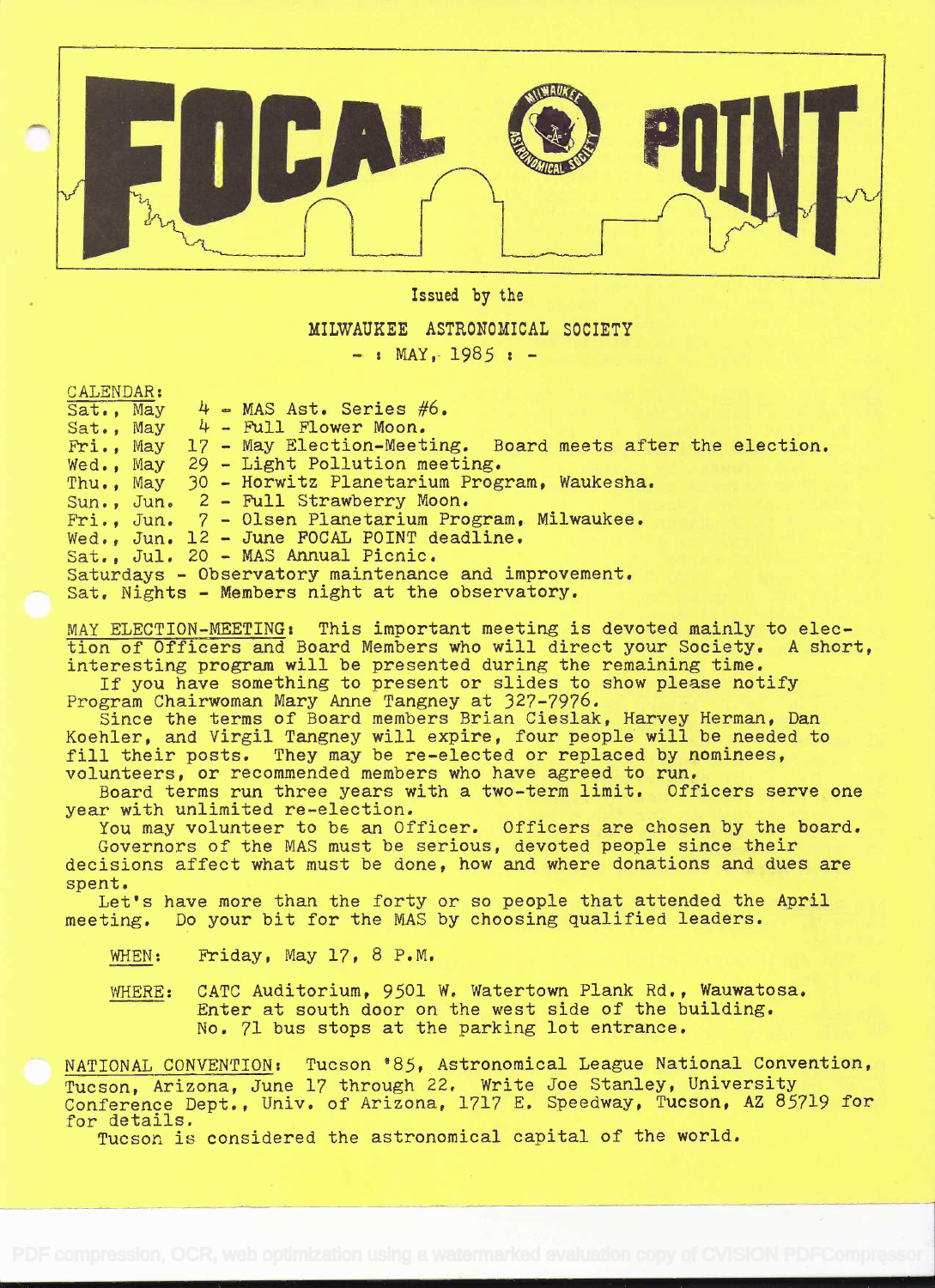OPEN HOUSE: With this month's FOCAL POINT is the Public Open House program for this summer. Each year the Milwaukee Astronomical Society hosts this program as a service to the general public. With good weather and viewing, we can expect hundreds of people to attend and enjoy our facilities. And many of these visitors eventually become members.

To assure our visitors a good time and to make things run smoothly, we'll need members to volunteer to operate telescopes (yours or ours), guide, attend parking lots, or spell other workers. The jobs are not unpleasant and you'll meet many nice people of all ages. Sign up at the May meeting or call Open House Chairman Frank Roldan (344-2354). You may specify your job preference.

Guests and volunteers should bring a sweater or jacket and their favorite mosquito repellant.

The observatory is located west of New Berlin at 18850 W. Observatory Rd., 1 mile west of the Calhoun (Kx) Rd.

TIME FOR FINALS: Part six of the MAS Amateur Astronomers Series will be presented Saturday, May  $4$ , at the observatory at  $7:30$  P.M.

Entitled "The Small, the Faint, and the Diffuse: Locating Celestial Objects,' this will be the last subject of a popular repeat astronomy course ably taught by member Lee Keith.

Another program called "Reading the Celestial Roadmap: Part 2' will be presented at two locations. On Thursday, May 30, 7:30 P.M., it will be presented in Waukesha in the Horwitz Planetarium located in the Lynd Holm Bldg. (521-8858) at 222 Maple Ave. (1 block north of College Ave. and 3-4 blocks west of Carroll College). It will again be presented in Milwaukee Friday, June 7, 7:30 P.M., in the Olsen Planetarium located in the UWM Physics Building at the corner of Kenwood and Cramer,

Lee Keith will oversee both planetarium presentations. There is no charge for MAS members. Bring a planisphere or star atlas and a red flashlight.

LIGHT POLLUTION MEETING: Anyone concerned even a little about light pollution should attend the meeting at the home of Asst. Obs. Director John Asztalos Wednesday, May 29 at 8 P.M. John resides at 411 N. 61st St., Milwaukee (258-5626).

John has been working for many years to cut light pollution in the vicinity of the observatory. His small committee has recently managed to shield three bright nearby lights, and is working on others. Our<br>neighbors have been for the most part cooperative. Thanks. Some bright lighting is required by law. And future building in the area won't make the problem smaller.

Often more interest in the problem by more people can get results,

NEW MEMBERS: The welcome mat is out for Todd Badura of Waukesha and Larry M. Browning, Ph.D, of Milwaukee. Both will be introduced at the May meeting.

The April FOCAL POINT should have introduced Wayne Schaubbe as Wayne Schrubbe.

WANTED: Ten-inch or larger newtonian telescope. Please call Nolan Zadra at 962-3021 after 6 P.M.

FOR SALE: Eight-inch Celestron telescope with wedge, tripod, DC drive and other useful accessories. Asking \$800. Please contact Dwight Harris at 96k-1428.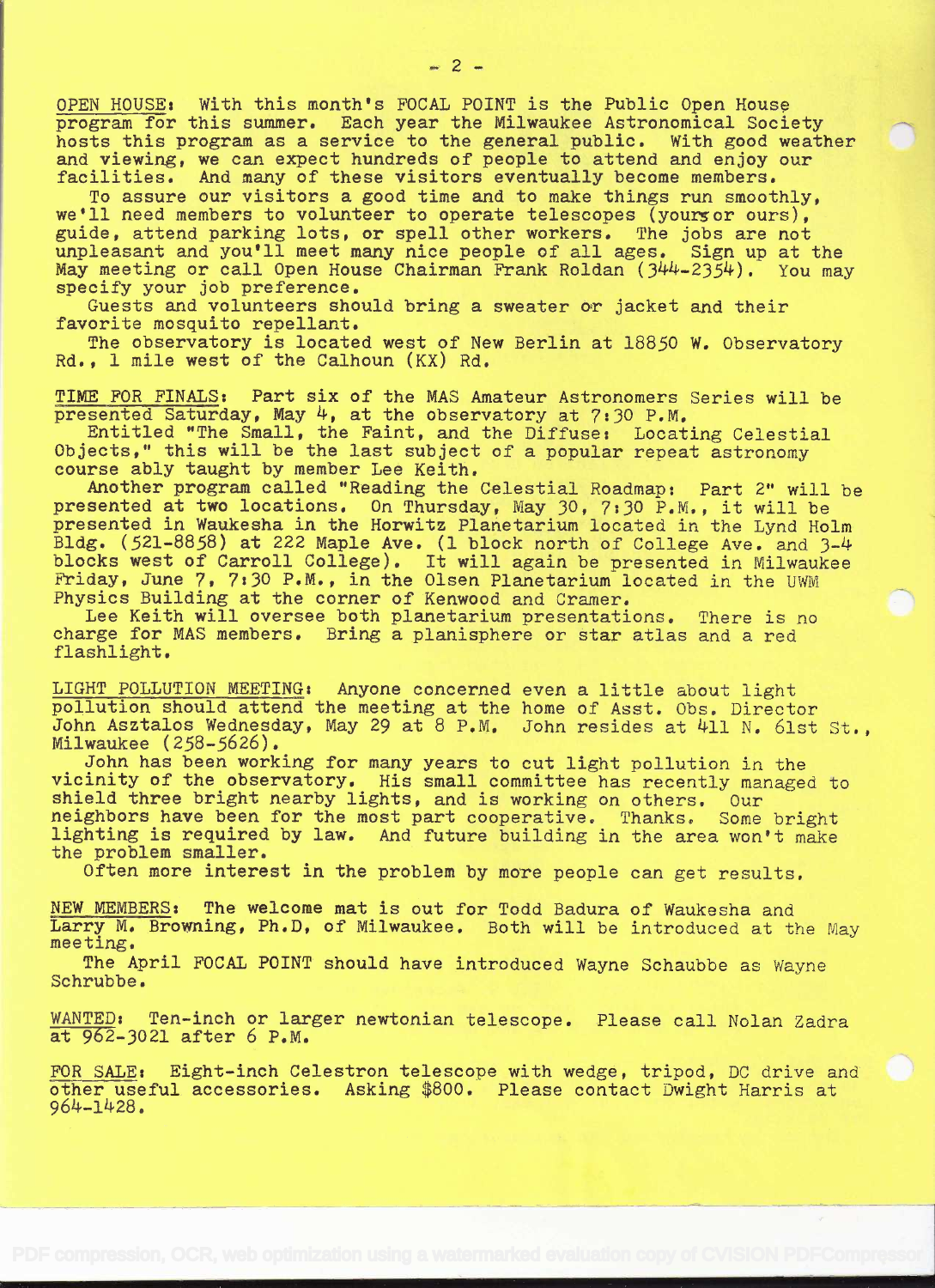OBSERVATORY NEWS: Again, here's a reminder there's work to be done. We need volunteers who want to see the observatory looking neat. Half the task will be done just by putting things back in their proper places and cleaning up before you leave. And please close the washroom doors. Also<br>check all buildings when you're ready to lock up. Don't drive on the check all buildings when you're ready to lock up. grass.

The 26" 'scope building needs to be cleaned up before the electrician begins wiring.

The "B"-dome shutter sticks at the top. Don't run it all the way up. About 300 pine trees have been planted.

Call Gerry  $(475-9418)$  or John  $(258-5626)$  if you can lend a hand (preferably both). Ladies welcome. Bring some tools and/or cleaning equipment.

MARK YOUR CALENDARi Nick Nichols is chairing the annual MAS family picnic and has chosen Saturday, July 20 as the picnic date.

You bring your favorite food and goodies, the Society will provide free beer, soda pop, and whatever generous people bring out to share with others.

Nick is also planning a drawing for door prizes. If someone brings equipment, there'll be games. The weather will be perfect.

Another purpose for the picnic will be to take some time to thank the 26" Telescope and ALCON '84 committees for their monumental efforts.

Plan to come out July 20. Participation in past MAS picnics has been dwindling. And bring your telescopes if you like.

"NORTHERN LIGHTS" will go to press in June. May 30 is the deadline. NORTHERN LIGHTS is the official North Central Region of the Astronomical League newsletter. Its  $4-6$  pages contains news and worthwhile outof-the-ordinary articles. Subscriptions are \$2.50 per year post paid for four issues.

Address your inquiries to James H. Fox, l46Ol 55th St. S, Afton, Mn. 55001. He also welcomes short astronomical articles and will edit if necessary.

COMET NEWS: Comet Halley's speed is slowly increasing but it is still far out and very faint.

It is now in Taurus approximately due east of star Aldebaran, continu-<br>very slowly eastward in retrograde. Its position is approx. 5hl5m ing very slowly eastward in retrograde.  $R.A.,$  and  $+17.5^{\circ}$  Dec. Mag. is  $+16-17.$ 

Brian Cieslak (679-9663) is MAS International Halley Watch coordinator. The purpose of IHW is to observe the comet visually or photographically as it approaches the Sun and recedes. If you'd like a copy of the program call 933-3052.

You'll acquire good comet-seeking and general observing training from this activity.

AS A NEW MEMBER you should receive the following publications:

1 - FOCAL POINT newsletter each month except July and August.

<sup>2</sup>- SKY & TELESCOPE magazine every month.

<sup>3</sup>- THE REFLECTOR newsletter quarterly.

As a new member it may be a short time before you receive all of these publications. If you don't, please call Jim Toeller at 352-7144.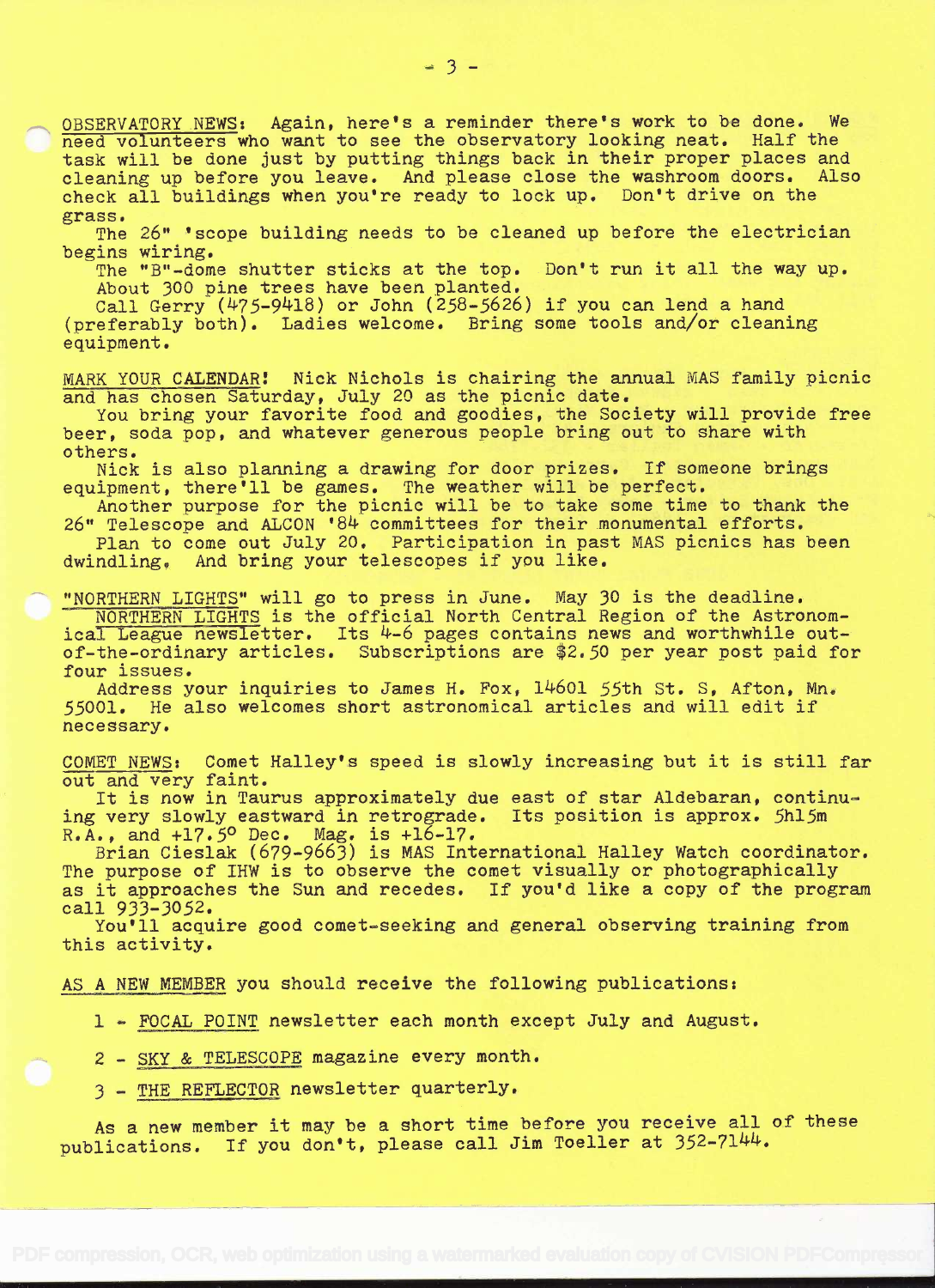|  | MEMBER'S NIGHT KEYHOLDERS: |              |  |                    |              |  |
|--|----------------------------|--------------|--|--------------------|--------------|--|
|  | May 4 H. Auchter           | $542 - 2158$ |  | Jun. 1 J. Asztalos | $258 - 5626$ |  |
|  | 11 B. Cieslak              | $679 - 9663$ |  | 8 B. Ganiere       | $425 - 1384$ |  |
|  | 18 W. Collins              | $255 - 4169$ |  | $15$ G. Hall       | 786-8579     |  |
|  | 25 P. Borchardt            | 445-1181     |  | 22 C. Hesseltine   | 482-4515     |  |

Saturday night is member's night at the observatory. All members are invited to come out to observe, learn how to use the equipment available, or just chat. Call the keyholder the Fri. before his night - cancel Sat. if necessary. Keyholder should report anyway. He will also oversee tours during the week ending with his assigned night. Mr. J. Toeller (352-7144) will act on requests.

### DIRECTORY

President - Peter Smitka - 785-0926 Vice President - Eileen Korenic - 541-3999 Program Chairwoman - Mrs. Virgil Tangney - 327-7976 Secretary - Brian Ganiere - 425-1384 Treasurer - James Toeller - 352-7144 Observatory Director - Gerry Samolyk -  $475-9418$ Asst. Obs. Director - John Asztalos -  $258-5626$ FOCAL POINT Editor - LeRoy Simandl - 933-3052 MAS Observatory - 18850 W. Observatory Rd., New Berlin - 542-9071

JUNE FOCAL POINT DEADLINE - WEDNESDAY, JUNE 12